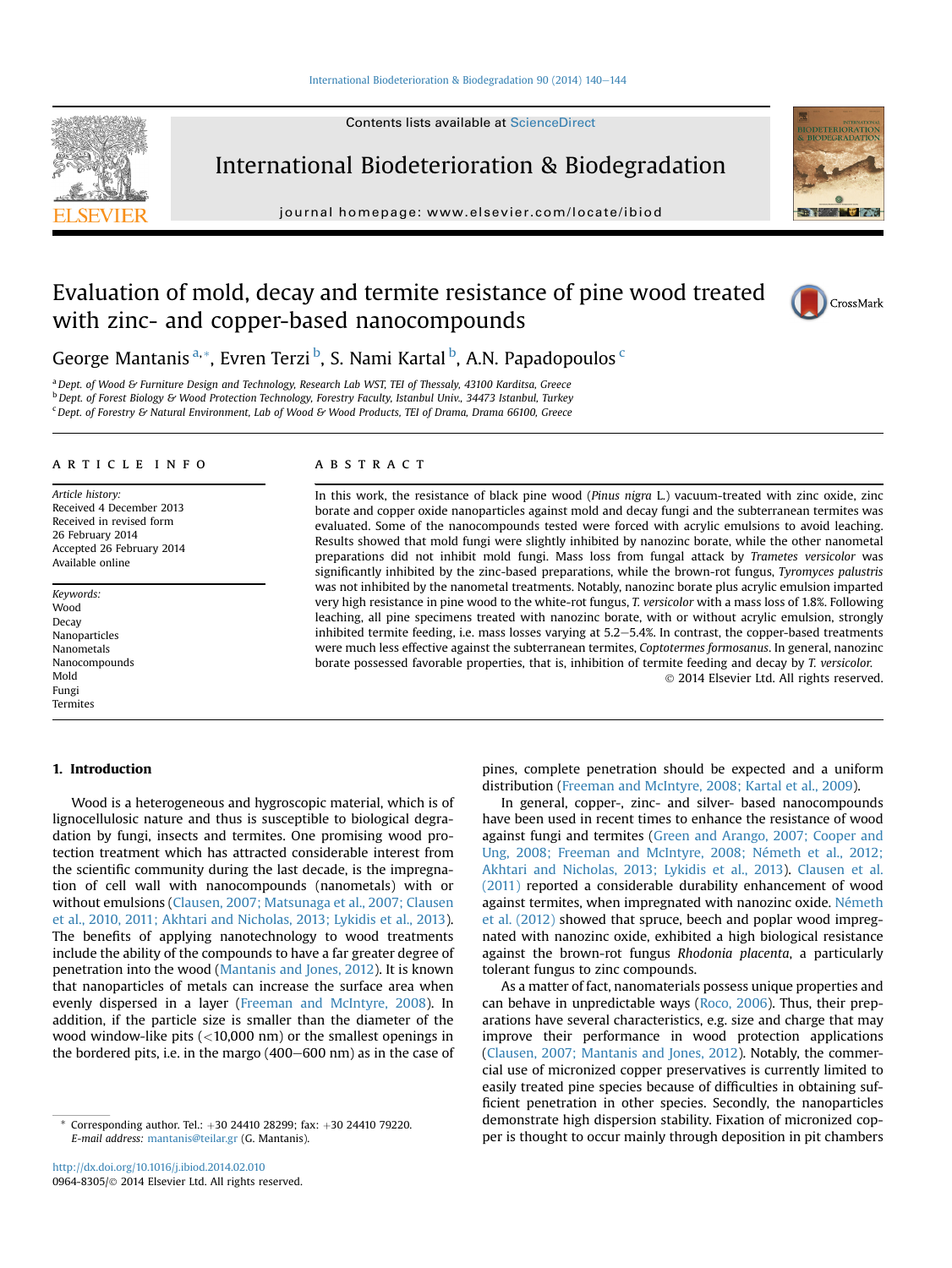<span id="page-1-0"></span>and on tertiary cell wall layers rather than via chemical reactions ([Freeman and McIntyre, 2008\)](#page-4-0). The addition of a surfactant can further increase dispersion stability by enabling liquid dispersion of higher concentrations of nanometals. Furthermore, the addition of a water-borne acrylic emulsion binder in the compound may increase its affinity to wood polymers and subsequently decrease leaching [\(Lykidis et al., 2013\)](#page-4-0). In addition, such nanometal preparations have a very low viscosity. Combined, these properties enhance the potential for a much greater penetration into the cell wall as well as a higher protection as a result of the more uniform distribution over the wood surface area.

Nanometal elements like copper and zinc, as well as boron, have played an integral part in the growth of new-generation preservatives responsible for extending the service life of wood products against biological organisms like fungi and termites. The current trend is to diminish or eliminate the use of two common biocides namely arsenic (As) and chromium (Cr) for several wood protection applications because of the potential environmental issues. Copper-based preservatives continue to dominate the market, but even copper as a biocide has come under scrutiny in some countries. Utilizing nanomaterials to create a new generation of novel cost-effective products is a key issue identified by the United States forest products industry [\(TAPPI, 2005](#page-4-0)).

The objective of this work was to evaluate the resistance of pine wood vacuum-treated with preparations of zinc- and copper-based nanoparticles, against mold growth, fungal decay by Trametes versicolor and Tyromyces palustris, and degradation by the subterranean termites, Coptotermes formosanus.

### 2. Materials and methods

### 2.1. Test chemicals

Chemicals used in the work are shown in Table 1. Three types of nanocompounds were used, namely zinc oxide, zinc borate, and copper oxide, all in combination with two different emulsion binders. The emulsions A and B used are water-borne acrylic polymer emulsions and their characteristics are shown in Table 1. The nanocompounds tested are proprietary formulas, developed by the nanotech company NanoPhos SA (Lavrio, Greece). Two-percent concentrations were prepared based on the metal oxides (i.e., ZnO, CuO). All nanometal preparations were comprised of  $\sim$ 80 nm particles; their specific size distribution was not available.

## 2.2. Treatment

A black pine (Pinus nigra L.) tree was harvested from a mountainous area of Drama, east Macedonia, Greece, on March 2011, for the research. All test specimens were prepared from the black pine tree's sapwood portions having approx.  $5-7$  annual rings per cm. The specimens were free of knots and other defects and had no

#### Table 1 Chemicals tested.

| enemneurs cesceu |  |
|------------------|--|
|                  |  |
|                  |  |
|                  |  |

| Designation | Test chemical | Type of aqueous<br>acrylic emulsion <sup>a</sup> | Aqueous test<br>solution $(\%)$ |
|-------------|---------------|--------------------------------------------------|---------------------------------|
| A           | Zinc oxide    |                                                  | 2                               |
| В           | Zinc oxide    | Emulsion A                                       | 2                               |
|             | Zinc oxide    | <b>Emulsion B</b>                                | 2                               |
| D           | Zinc borate   |                                                  | 2                               |
| E           | Zinc borate   | Emulsion A                                       | 2                               |
| F           | Copper oxide  |                                                  | 2                               |
| G           | Copper oxide  | Emulsion A                                       | 2                               |
| н           | Copper oxide  | <b>Emulsion B</b>                                | 2                               |

Emulsion A: SurfaPore W emulsion formulation (NanoPhos SA, Greece) Emulsion B: Linear acrylic emulsion with TiO<sub>2</sub> (NanoPhos SA, Greece). visible signs of infection by wood-destroying organisms. All specimens were pre-weighed and conditioned at 20  $\degree$ C and 65% RH (relative humidity) for 6 weeks prior to treatment. The average airdry density of black pine wood was 0.568 g/cm<sup>3</sup>. The specimen size varied for leaching, decay, and termite tests according to the AWPA (American Wood Protection Association) E11-97 ([AWPA, 2010](#page-4-0)) and E10-06 methods [\(AWPA, 2007b\)](#page-4-0), and the Japanese Industrial Standard JIS K 1571 method ([JIS, 2010\)](#page-4-0), respectively. Decay and termite specimens were treated with 2% aqueous nanodispersions of test chemicals, in three steps: i) initial 30 min vacuum at 550 mmHg, ii) 5 min vacuum treatment of specimens under vacuum at 550 mmHg, and iii) final 15 min immersion of specimens into the dispersion, under normal climatic conditions. For mold tests, wood specimens were immersed in the nanocompound solutions for a total time of 20 s ([ASTM, 1998\)](#page-4-0). Treated specimens were dried at 40  $^{\circ}$ C for 3 days, weighed, and reconditioned in a conditioning room at 20  $^{\circ}$ C and 65% RH for two weeks. Differences between the specimen air dry weights (at  $\sim$  12% moisture content level), before and after the vacuum treatments were used in order to determine the chemical retention, taking into account the solids content of the nanopreparations.

#### 2.3. Leaching tests

The leaching procedures were similar to the AWPA standard method E11-97 [\(AWPA, 2010\)](#page-4-0). One replicate set of five specimens was obtained from each treatment group. Each set of five specimens was placed into a 250 ml bottle, submerged in deionized water, and subjected to a vacuum to impregnate the blocks with the leaching solution. The sample bottles were subjected to mild agitation for a total of 336 h (14 days) and renewed with deionized water. Some unleached and leached wood specimens were ground to pass a 30-mesh screen and analyzed for zinc and copper, as well as boron, with inductively coupled plasma (ICP) emission spectroscopy AWPA A21-08 ([AWPA, 2007a](#page-4-0)) to determine retention of nanometals after the leach test.

#### 2.4. No-choice termite resistance tests

A no-choice termite resistance test with the subterranean termites, C. formosanus (Shiraki) was performed. Untreated and treated test specimens (20  $\times$  20  $\times$  10 mm) were exposed to C. formosanus worker and soldier termites according to the JIS K 1571 standard method [\(JIS, 2010](#page-4-0)). An acrylic cylinder (80 mm diameter, 60 mm height), the lower end of which was sealed with a 5 mm thick hard dental plaster (GC New Plastone, Dental Stone; G-C Dental Industrial Corp., Tokyo, Japan), was used as a container. A test specimen was placed at the centre of the plaster bottom of the test container. A total of 150 worker termites collected from a laboratory colony at RISH, Kyoto University, Japan were introduced into each test container together with 15 termite soldiers. The assembled containers were set on damp cotton pads to supply water to the specimens and kept at  $28\pm2$  °C and  $>85\%$  RH in darkness for 3 weeks. The mass loss of the specimens as a result of termite attack was calculated on the basis of the differences in the initial and final dried (60 $\degree$ C, 3 days) weights of the specimens after cleaning off the debris from the termite attack. Three leached and unleached specimens were tested for each treatment group. The termite mortality rate was calculated by counting the living termites at the end of the tests.

## 2.5. Mold resistance test

Unleached wood specimens (7 mm tangential  $\times$  20 mm radial  $\times$ 7 cm long) were evaluated for resistance to mold fungi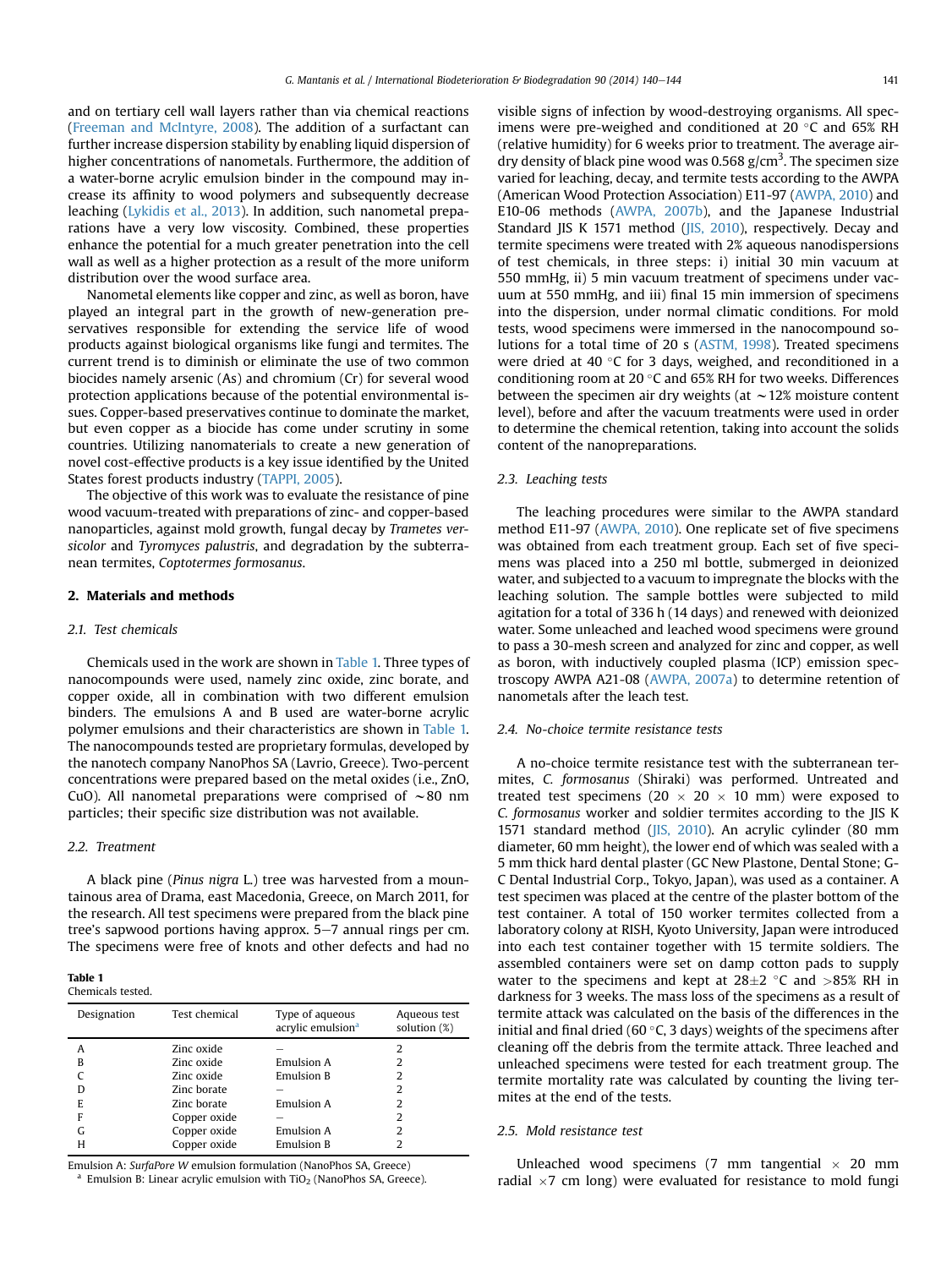<span id="page-2-0"></span>according to the American Society for Testing and Material D4445- 91 [\(ASTM, 1998](#page-4-0)). Three mold fungi, Aspergillus niger 2.242, Penicillium chrysogenum PH02, and Trichoderma viride ATCC 20476 were grown and maintained on 2% malt agar (Difco, Detroit, MI, USA) at 27  $^{\circ}$ C and 80% RH. A. niger and P. chrysogenum were isolated and identified at the Forest Products Laboratory, Madison, Wisconsin, USA. A mixed spore suspension of the three test fungi were prepared by washing the surface of individual 2-week-old Petri plate cultures with  $10-15$  ml of sterile deionized water. Washings were combined in a spray bottle and diluted to approximately 100 ml with deionized water to yield approximately 3  $\times$  10<sup>7</sup> spores ml<sup>-1</sup>. The spray bottles were adjusted to deliver 1 ml inoculum per spray. Wood specimens (5 specimens per group) were sprayed with 1 ml of mixed mold spore suspension and incubated at 27 °C and 80% RH for 4 weeks. Following incubation, specimens were visually rated on a scale of  $0-5$ , with 0 indicating the specimen is completely free of mold growth, and 5 indicating the specimen is completely covered with mold growth.

#### 2.6. Decay resistance test

Black pine sapwood specimens (19  $\times$  19  $\times$  19 mm) were conditioned to 12% equilibrium moisture content and weighed. The specimens were then vacuum-treated as described in Section [2.2](#page-1-0) with 2% aqueous solutions of individual test chemicals listed in [Table 1.](#page-1-0) Ten specimens per treatment group were weighed, dried at 25 °C overnight, conditioned for two weeks, and reweighed. Pine specimens were then subjected to T. versicolor (L. ex Fr.) Pilát (MAD-697) and T. palustris (TYP-6137) in a soil-block test following guidelines of the AWPA standard E10-06 ([AWPA, 2007b\)](#page-4-0). Following 12-week incubation, fungal mycelium was brushed from the specimens, specimens were oven dried, reconditioned, and reweighed. Percentage mass losses occurred in the specimens were then calculated.

### 2.7. Statistical analysis

Statistical analysis was conducted using the SPSS program in conjunction with analysis of variance (ANOVA). Duncan's multiple range test (DMRT) was used to test statistical significance at  $\alpha = 0.05$  level.

## 3. Results and discussion

#### 3.1. Chemical retention

Chemical retentions for decay and termite specimens are shown in Table 2. There were significant differences in chemical retention based on specimen size and configuration. For decay resistance test specimens, the highest retention levels were obtained in the treatments with zinc oxide without acrylic emulsion (treatment A) and copper oxide with emulsion B (treatment H). Copper oxide without any emulsion (treatment F) resulted in the lowest retention in treated specimens. In most cases, chemical retention levels were much higher in termite resistance test specimens when compared to decay resistance test specimens. In this group, copper oxide without any emulsion (treatment F) resulted in highest retention in the specimens followed by zinc oxide plus emulsion B (treatment C). The lowest retention value was obtained in the wood specimens treated with zinc oxide without any emulsion. The reason for this phenomenon is not clear but size distribution of nanoparticles used might be effective.

| Table |  |
|-------|--|
|-------|--|

| Chemical retention. |  |
|---------------------|--|
|                     |  |

| Treatment group | Retention level (kg m <sup>-3</sup> ) <sup>a</sup> |                   |                           |      |
|-----------------|----------------------------------------------------|-------------------|---------------------------|------|
|                 | Decay test specimens                               |                   | Termite test<br>specimens |      |
|                 | Average                                            | S.D. <sup>b</sup> | Average                   | S.D. |
| A               | 7.20                                               | 1.10              | 7.02                      | 1.10 |
| B               | 5.45                                               | 0.40              | 7.30                      | 0.60 |
| $\mathcal{C}$   | 5.80                                               | 0.40              | 9.00                      | 0.85 |
| D               | 5.64                                               | 1.20              | 7.82                      | 0.90 |
| E               | 6.00                                               | 0.72              | 8.20                      | 0.80 |
| F               | 4.60                                               | 0.50              | 9.10                      | 0.50 |
| G               | 5.64                                               | 0.42              | 7.08                      | 0.56 |
| H               | 7.15                                               | 0.70              | 8.91                      | 0.83 |

 $n = 10$ .<br><sup>a</sup> Retentions are expressed as differences between final and initial air dry weights of specimens.

S.D., standard deviation.

#### 3.2. Leaching

A summary of the percentage treatment leached in the duration of the leach test is presented in Fig. 1. Nanopreparation of zinc oxide plus emulsion A (Fig. 1B) had a low percentage of leaching (9%), whereas, the same zinc preparations without emulsion and with emulsion B (Fig. 1A and C) showed a moderate percentage leaching (38% and 31%). Similarly, nanozinc borate plus emulsion A ( $Fig. 1E$ ) considerably resisted leaching, i.e. 8%, as compared with the control nanozinc borate (Fig. 1D) which had a 31% leaching. Consequently, it appears that the addition of emulsion  $A$  (Figs. 1B, E) in the two nanometal systems improved dramatically the leach resistance of nanozinc. These findings are consistent with those of [Kartal et al.](#page-4-0) [\(2009\)](#page-4-0), who found that the addition of a surfactant decreases the leaching of nanozinc. In the nanozinc borate systems, 100% and 87% (Fig. 1D, E) of nanoboron were leached during the course of the leach test. This finding is in agreement with the literature [\(Kartal](#page-4-0) [et al., 2009; Lykidis et al., 2013\)](#page-4-0) which affirms the high



Fig. 1. Summary of percentage treatment leached from black pine wood vacuumtreated with nanometals: (A) nanozinc oxide; (B) nanozinc oxide plus acrylic emulsion A; (C) nanozinc oxide plus acrylic emulsion B; (D) nanozinc borate; (E) nanozinc borate plus acrylic emulsion A; (F) nanocopper oxide; (G) nanocopper oxide plus acrylic emulsion A; (H) nanocopper oxide plus acrylic emulsion B. Bar patterns designate nanometals: solid black, zinc; solid gray, boron; diagonal stripe, copper. The same letters in each bar indicated that there was no statistical difference among the treatment groups according to Duncan's multiple range test.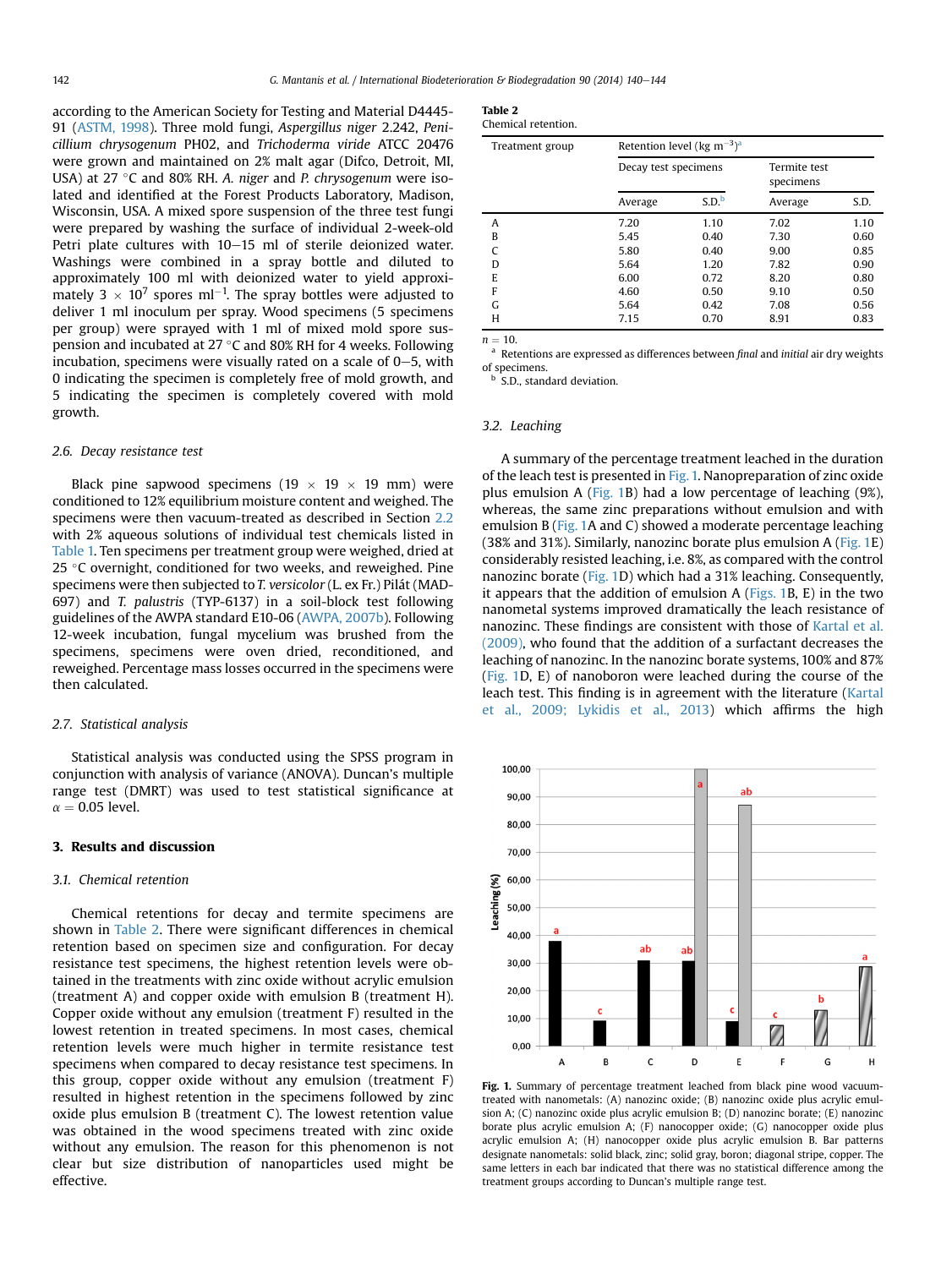leachability of boron particles. Nanocopper oxide treated specimens ([Fig. 1](#page-2-0)F) showed the lowest percentage of leaching (7.5%) in this study, while the same copper nanopreparations with the emulsions [\(Fig. 1G](#page-2-0) and H) had much higher percentage leaching effects, that is, 13% and 29%, respectively.

#### 3.3. Termite resistance

Termite mortality for unleached wood specimens following the 4-week incubation in a no-choice termite test is summarized in Fig. 2. Both nanozinc borate control (Fig. 2D) and nanozinc borate plus emulsion A (Fig. 2E) caused 100% termite mortality, and resulted in considerably low mass losses, i.e. 3.3% and 2.3%, respectively. All nanozinc oxide formulations (Fig. 2A, B, C) caused low mortalities at 10%, 9% and 9%, respectively, while suffered significantly low mass losses at  $\sim$  4%, 7% and 5%. Notably the three nanocopper oxide treatments (Fig. 2F, G, H) provided much lower protection against subterranean termites, that is, mass losses at 10%, 10.5% and 16% compared to 21% of the untreated controls. [Green and Arango \(2007\)](#page-4-0) have reported in a recent study that nanocopper provided no protection against the subterranean termite, Reticulitermes flavipes.

Mass losses for both leached and unleached wood specimens after the termite test are shown in detail in Fig. 3. All leached and unleached specimens treated with the copper-based solutions and challenged with the subterranean termites, C. formosanus had mass losses higher than 10%, varying at  $10-16$ %, compared with  $21-23$ % for the untreated controls (Fig. 3). Although having the highest boron leaching, the two nanozinc borate treatments (Fig. 3D and E) exhibited significantly reduced mass losses  $(5.2-5.4%)$  yet in the leached specimens. Similarly low (5.5%) was also the mass loss of the zinc oxide treated specimens (Fig. 3A) in relation to the untreated controls (23%).

## 3.4. Mold resistance

25,00

20,00

15,00

 $5,00$ 

 $\log$  (%)

Vlass 10.00 0%

10%

 $\mathbf c$ 

9%

b

9%

b

Average ratings of unleached specimens for resistance to the mold fungi are shown in Fig. 4. All nanopreparations used in this work and respective controls (zinc oxide, zinc borate, copper oxide, and untreated) failed to provide adequate protection against mold growth. The control nanozinc borate preparation (Fig. 4D) only slightly inhibited mold growth showing the lowest average rating of 4.0 after 8 weeks of incubation; a rating of 4.0 is equivalent to

**Termite mortality** 

100%

a

8%

b

9%

b

100%

a

9%



represent termite mortality at the end of test): (A) nanozinc oxide; (B) nanozinc oxide plus acrylic emulsion A; (C) nanozinc oxide plus acrylic emulsion B; (D) nanozinc borate; (E) nanozinc borate plus acrylic emulsion A; (F) nanocopper oxide; (G) nanocopper oxide plus acrylic emulsion A; (H) nanocopper oxide plus acrylic emulsion B. The same letters in each bar indicated that there was no statistical difference among the treatment groups according to Duncan's multiple range test.



Fig. 3. Mean mass losses following termite resistance tests for unleached and leached treated black pine specimens: (A) nanozinc oxide; (B) nanozinc oxide plus acrylic emulsion A; (C) nanozinc oxide plus acrylic emulsion B; (D) nanozinc borate; (E) nanozinc borate plus acrylic emulsion A; (F) nanocopper oxide; (G) nanocopper oxide plus acrylic emulsion A; (H) nanocopper oxide plus acrylic emulsion B. The same letters in each bar indicated that there was no statistical difference among the treatment groups according to Duncan's multiple range test.

80% mold coverage of test specimen surfaces. In general, the nanometal preparations used in the work did not inhibit mold fungi.

#### 3.5. Decay resistance

Mean mass losses following soil-block decay tests for unleached and leached treated pine specimens are shown in [Fig. 5](#page-4-0). The leaching effect significantly affected the decay resistance against both fungi in the case of specimens treated with nanozinc borate ([Fig. 5](#page-4-0)D, E). Both leached and unleached copper-treated specimens had the highest average mass losses [\(Fig. 5](#page-4-0)G, H). Mass loss by T. versicolor was significantly inhibited by the zinc-based preparations used. It should be noted that nanozinc borate plus an acrylic emulsion [\(Fig. 5E](#page-4-0)) imparted very high resistance in pine wood to the white-rot fungus, T. versicolor, i.e. a mass loss of 1.8%. After



Fig. 4. Average mold ratings for black pine treated with nanometals (after 8 weeks): 0 indicates no mold growth,  $1 = 20\%$ ,  $2 = 40\%$ ,  $3 = 60\%$ ,  $4 = 80\%$ , and  $5 = 100\%$  mold coverage. (A) nanozinc oxide; (B) nanozinc oxide plus acrylic emulsion A; (C) nanozinc oxide plus acrylic emulsion B; (D) nanozinc borate; (E) nanozinc borate plus acrylic emulsion A; (F) nanocopper oxide; (G) nanocopper oxide plus acrylic emulsion A; (H) nanocopper oxide plus acrylic emulsion B. The same letters in each bar indicated that there was no statistical difference among the treatment groups according to Duncan's multiple range test.